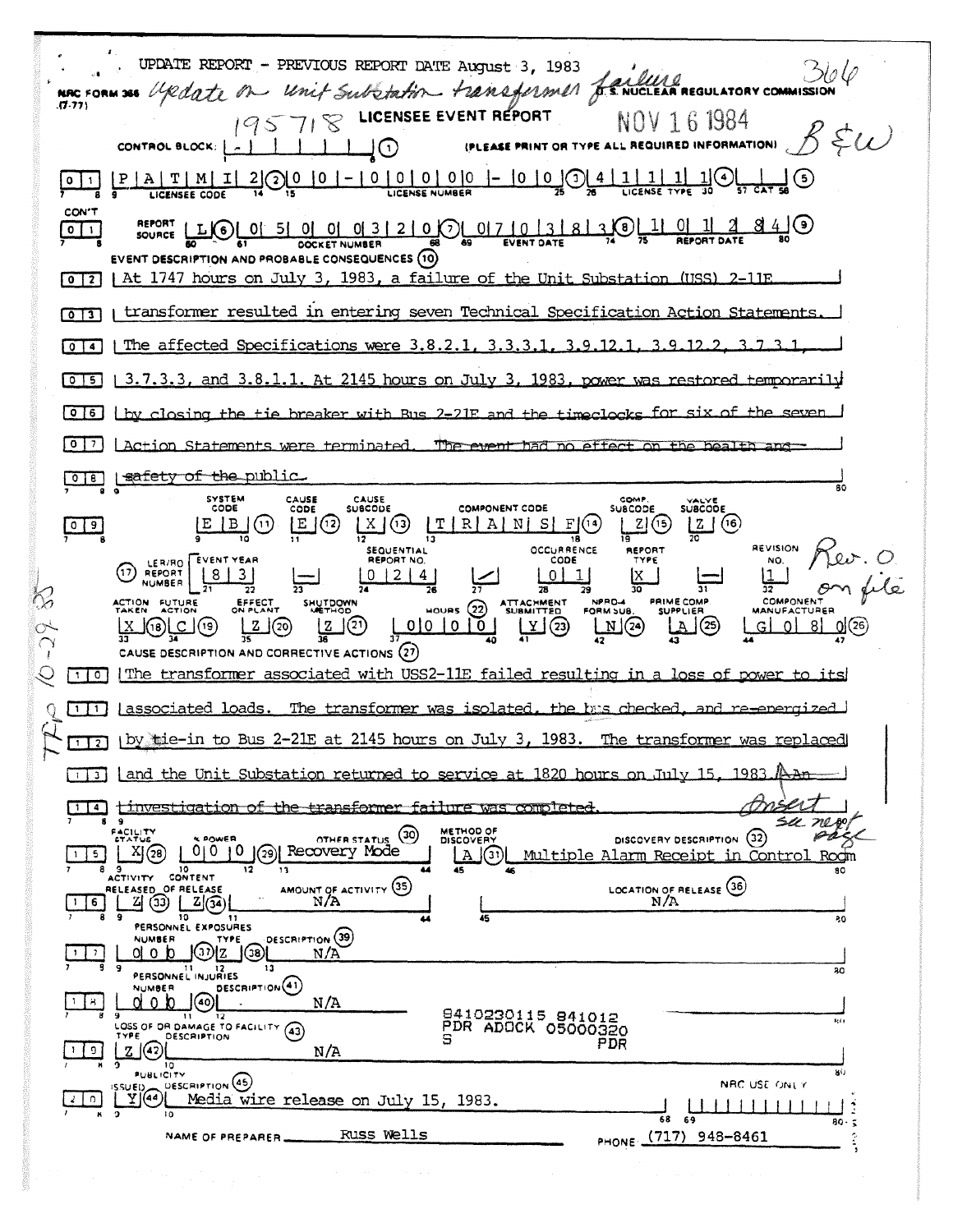Attachment 2 4410-84-L-0045

## LER 83-024/01X-1 EVENT DATE - July 3, 1983

#### I. EXPLANATION OF THE OCCURRENCE

At 1747 hours on July 3, 1983, a failure of the Unit Substation (USS) 2-11E transformer occurred. This caused a loss of power to USS 2-11E and its loads. As a result, seven (7) Technical Specification Action Statements were entered. They were:

Loss of power to USS 2-11E -- Technical Specification 3.8.2.1  $\frac{1}{2}$  /  $\frac{1}{2}$  Loss of fuel pool radiation monitor -- Technical Specification 3.3.3.1  $\omega$  -  $\tau$  Auxiliary and Fuel Handling Building HVAC inoperable -- Technical Specification 3.9.12.1 and 3.9.12.2

 $8 - 8$   $\sqrt{2}$  one nuclear service closed cooling pump inoperable -- Technical Specification 3.7.3.1

One mini-decay heat pump inoperable -- Technical Specification 3.7.3.3  $10 - 11$ "A" diesel generator - both fuel pumps inoperable -- Technical  $(2 \times 1)$  Specification 3.8.1.1

The USS 2-11E transformer was electrically isolated and the tie breaker to USS <sup>2</sup> -21E was closed Lo restore power to the USS 2 - 11E loads. This terminated all the associated Technical Specification timeclocks except Technical Specification 3.8.2.1 (due to the tie breaker being closed) at 2145 hours on July 3, 1983.

At 0147 hours on July 3, 1983, the Action Statement for Technical Specification  $3.8.2.1$  was exceeded. Therefore, this event is considered prompt reportable pursuant to Section 6.9.1.8(0) of the Technical Specification

## II. CAUSE OF THE OCCURRENCE

 $514$ 



### III. CIRCUMSTANCES SURROUNDING THE OCCURRENCE

At the time of the occurrence, the Unit 2 facility was in a long-term cold shutdown state. The reactor decay heat was being removed via loss to ambient. Throughout the event there was no effect on the Reactor Coolant System or the core.

Document ID 0017A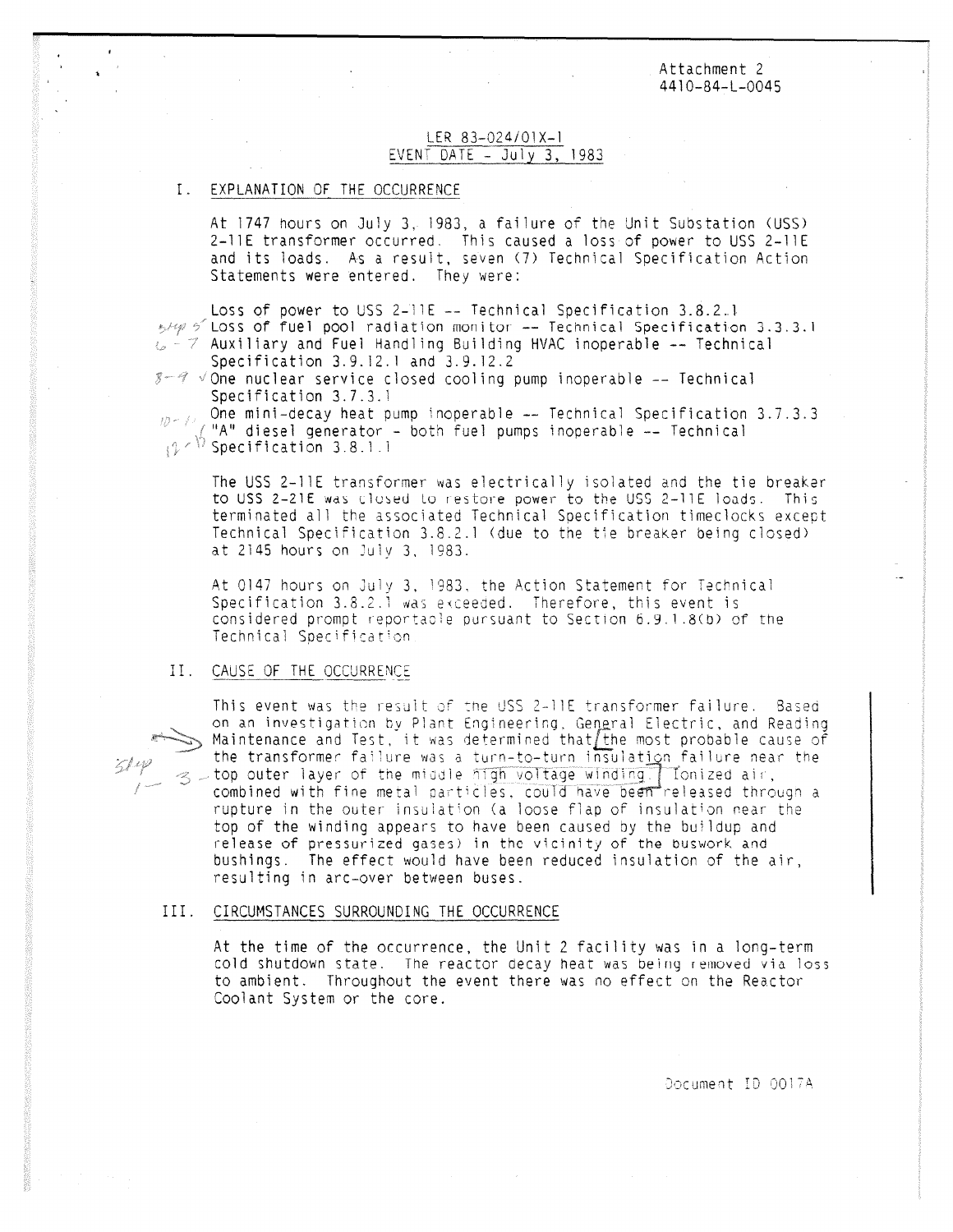Attachment 2 4410-84-L-0045

# IV. CORRECTIVE ACTIONS TAKEN OR TO BE TAKEN

Immediate - The tranformer was electrically isolated and the bus was meggered. The electrical checks were satisfactory and, therefore, the bus was cross-tied to USS 2-21C.

Long-Term The transformer was replaced and the Unit Substation returned to service at 1820 hours on July 15, 1983.

# V. COMPONENT FAILURE DATA

General Electric transformer 1500 KVA 3 $\phi$  4160-277/480 volt  $\Delta$ -Y 60Hz open air cooled.

MOT A

Document ID 0017A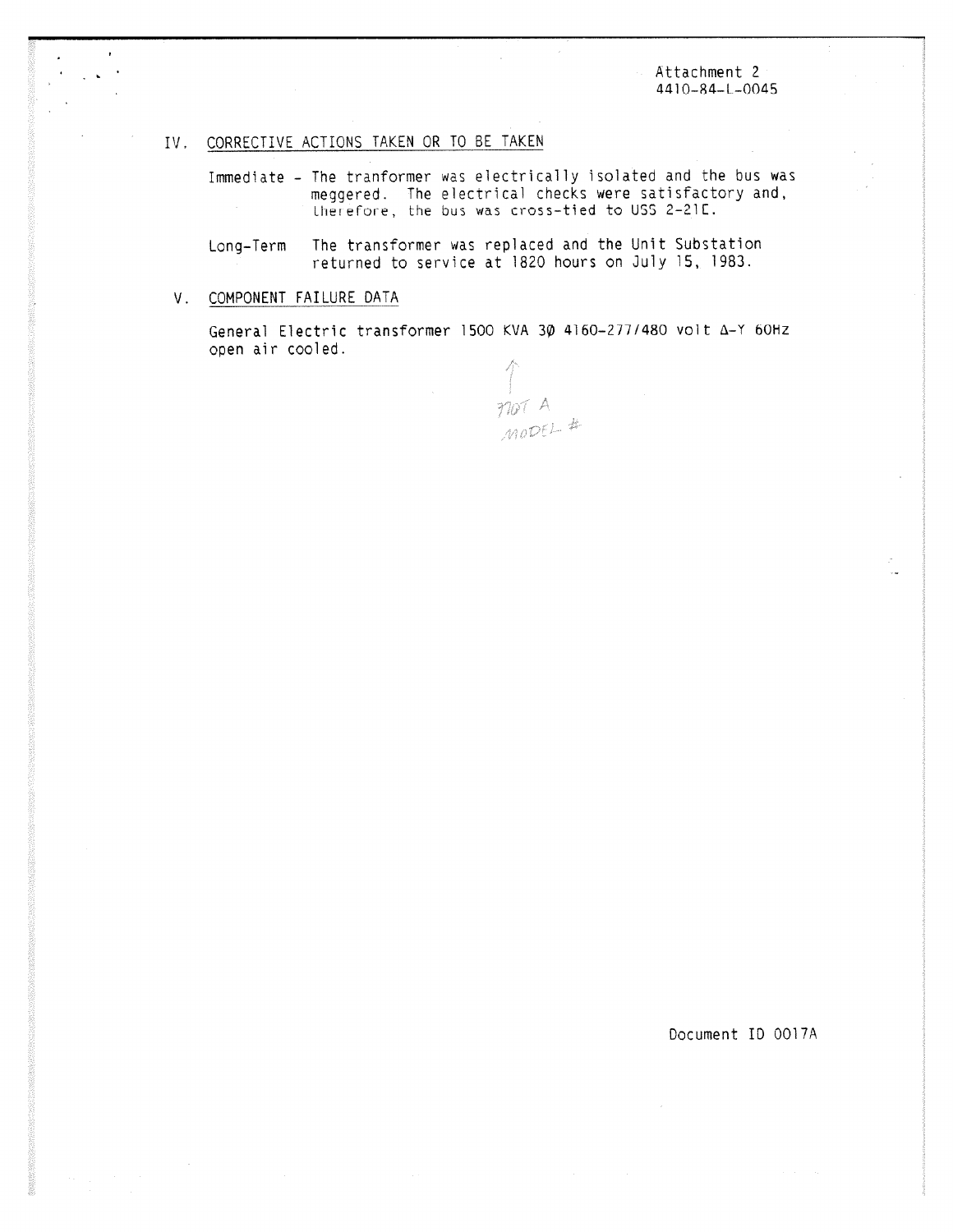**G U Nuclear**

t-

#### **GPU Nuclear Corporation**

Post Office Box 480 Route 441 South Middletown, Pennsylvania 17067-0191 717 944-7621 TELEX 84-2386 Writer's Direct Dial Number:

(717) 948-8461

4410-84-L-0045 Document ID 0017A

October 12, 1984

US Nuclear Regulatory Commission Document Control Desk Washington, DC 20555

Dear Sir:

Three Mile Island Nuclear Station, Unit 2 (TMI-2) Operating License No. DPR-73 Docket No, 50-320 Updated Licensee Event Reports

The Licensee Event Reports listed in Attachment I have been updated and are enclosed as Attachment 2 to this letter.

If you have any questions concerning this information, please contact Mr. J. J. Byrne of my staff.

Sincerely,

. R. Standerfer Vice President/Director, TMI-2

FRS/RDW/jep

Attachments

cc: Regional Administrator - Office of I & E, Dr, T. E. Murley Program Director - TMI Program Office, Dr. B. J. Snyder Deputy Program Director - TMI Program Office, Mr. L. H. Barrett



GPU Nuclear Corporation is a subsidiary of the General Public Utilities Corporation